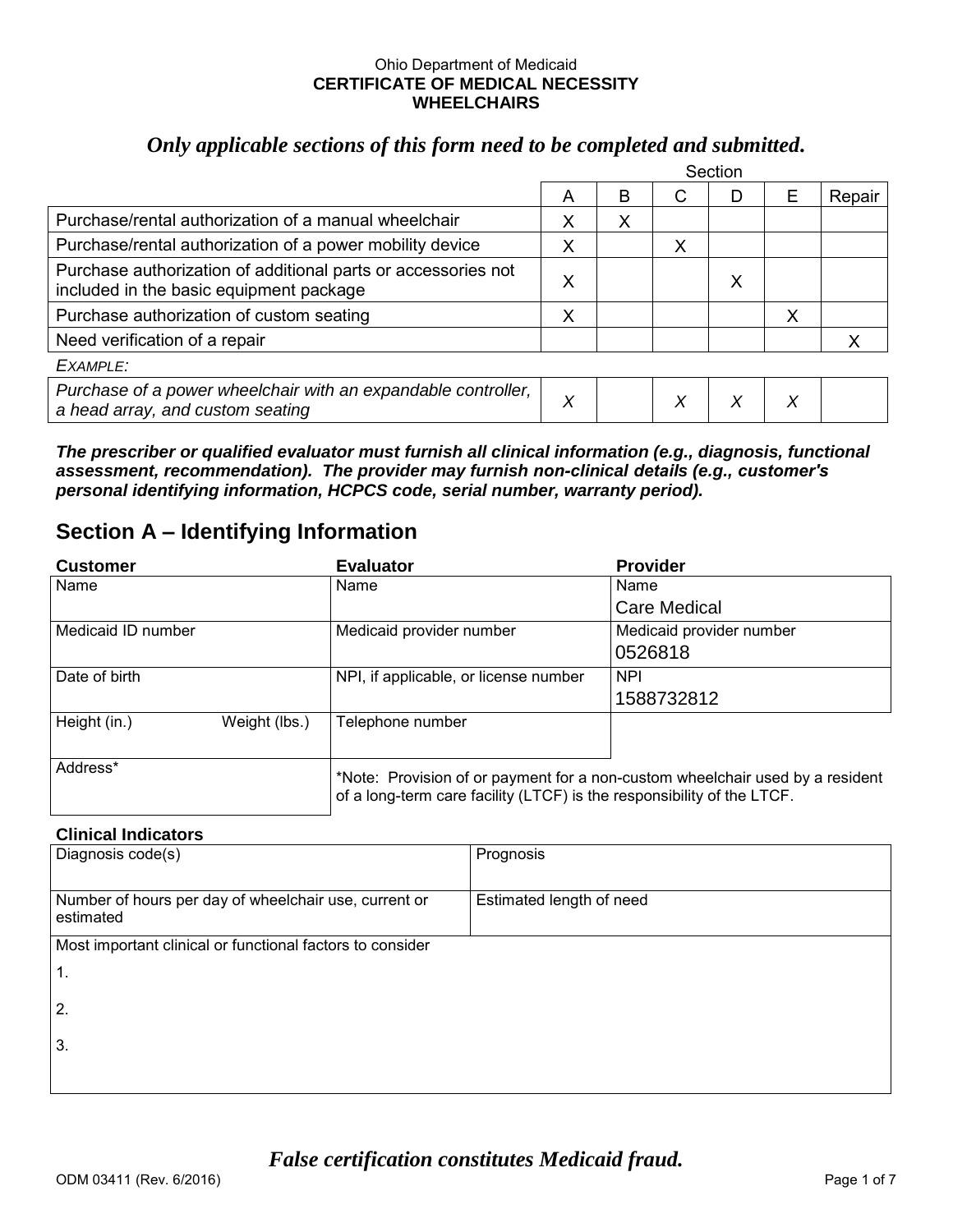### **Section B – Recommendation for a Manual Wheelchair**

| <b>Purchase</b><br>Rental for                                                                                                                                                                                                      | <b>Months</b>      | Modification          |                                                 |
|------------------------------------------------------------------------------------------------------------------------------------------------------------------------------------------------------------------------------------|--------------------|-----------------------|-------------------------------------------------|
| Requested dates of rental                                                                                                                                                                                                          |                    | Prior dates of rental |                                                 |
| From<br>to<br>$\sqrt{1}$                                                                                                                                                                                                           |                    | From                  | to $\sqrt{2}$                                   |
| Description of capacity limitations (e.g., of cardiopulmonary function, neuromuscular function, muscle tone, range of<br>motion, strength, stamina, balance, coordination) necessitating a manual wheelchair                       |                    |                       |                                                 |
|                                                                                                                                                                                                                                    |                    |                       | This information is attached in another format. |
| Current wheelchair - Manufacturer, make, model, age                                                                                                                                                                                |                    |                       |                                                 |
| Explanation of features needed to address specific functional needs (e.g., low seat, heavy duty frame, lightweight frame,<br>capacity to "grow" with a child)                                                                      |                    |                       |                                                 |
|                                                                                                                                                                                                                                    |                    |                       | This information is attached in another format. |
| Specific item recommended<br>[Parts and accessories not included in the basic equipment package should be listed in Section D.]<br>Suggested format: Quantity; HCPCS code; manufacturer; model; description; condition (new, used) |                    |                       |                                                 |
| Warranty period                                                                                                                                                                                                                    |                    |                       |                                                 |
|                                                                                                                                                                                                                                    |                    |                       | This information is attached in another format. |
| I certify that a manual wheelchair will provide a level of functionality for this individual that cannot be achieved with an<br>assistive device such as a cane, a crutch or crutches, or a walker.                                |                    |                       |                                                 |
| Signature of evaluator/prescriber                                                                                                                                                                                                  | Date of evaluation |                       | Date of signature (if different)                |
| <b>Statement of Medical Necessity</b>                                                                                                                                                                                              |                    |                       |                                                 |
| I certify that the following statements are true for this individual:                                                                                                                                                              |                    |                       |                                                 |

| Signature of prescriber | <b>NPI</b> | Date of signature |
|-------------------------|------------|-------------------|
|                         |            |                   |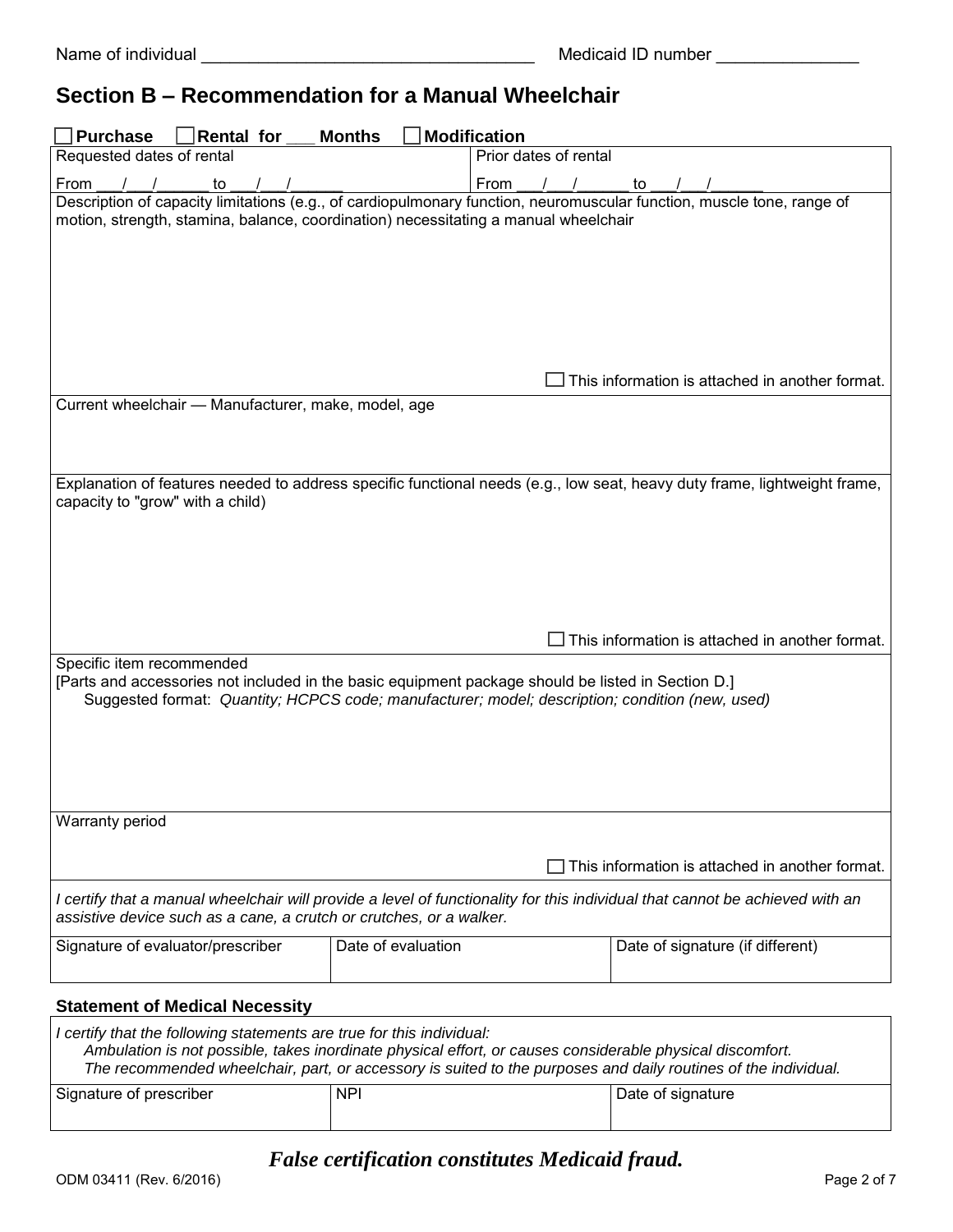## **Section C – Recommendation for a Power Mobility Device**

| <b>Purchase</b><br><b>Rental for</b><br><b>Modification</b><br><b>Months</b>                                                                                                                                                                     |                                                                                                                                                   |  |  |  |
|--------------------------------------------------------------------------------------------------------------------------------------------------------------------------------------------------------------------------------------------------|---------------------------------------------------------------------------------------------------------------------------------------------------|--|--|--|
| Requested dates of rental                                                                                                                                                                                                                        | Prior dates of rental                                                                                                                             |  |  |  |
| From<br>to                                                                                                                                                                                                                                       | From<br>to                                                                                                                                        |  |  |  |
| referred to as a "scooter").                                                                                                                                                                                                                     | "Power mobility device (PMD)" is a collective term for a power wheelchair or a power-operated vehicle (POV, commonly                              |  |  |  |
| Description of capacity limitations (e.g., of cardiopulmonary function, neuromuscular function, muscle tone, range of<br>motion, strength, stamina, balance, coordination) necessitating a PMD                                                   |                                                                                                                                                   |  |  |  |
| Current mobility device - Manufacturer, make, model, age                                                                                                                                                                                         | $\Box$ This information is attached in another format.                                                                                            |  |  |  |
|                                                                                                                                                                                                                                                  |                                                                                                                                                   |  |  |  |
| Functional description of the individual                                                                                                                                                                                                         |                                                                                                                                                   |  |  |  |
| Mark all statements about the individual that apply.                                                                                                                                                                                             |                                                                                                                                                   |  |  |  |
| $\Box$ Has demonstrated the ability to transfer safely to and<br>from a POV.                                                                                                                                                                     | Currently weighs less than 125 pounds and is expected<br>to grow.                                                                                 |  |  |  |
| $\Box$ Has demonstrated the ability to operate a POV tiller<br>steering system safely.                                                                                                                                                           | $\Box$ May need adjustment or minimal configuration of a<br>standard seat (e.g., size, back angle).                                               |  |  |  |
| Has demonstrated the ability to maintain postural<br>stability and position on a POV.                                                                                                                                                            | Needs a standard seat that will accommodate the<br>following type of cushion:                                                                     |  |  |  |
| $\Box$ Will use the PMD intermittently only in level, smooth,<br>unobstructed environments.                                                                                                                                                      | $\Box$ Needs a powered tilting or reclining seat for the following<br>therapeutic or functional reasons:                                          |  |  |  |
| $\Box$ Travels not only on smooth, level surfaces (tile, low-pile<br>carpet, pavement) but also over thick carpet, gravel,<br>grass, uneven terrain, high thresholds or surface transi-<br>tions, steep ramps, hills, curbs, or other obstacles. | $\Box$ Needs the following drive control interface (other than a<br>U Will use two or more power accessories (e.g., power                         |  |  |  |
| $\Box$ Travels over longer distances (e.g., across school<br>campus, to and from bus stops) or over extended<br>periods of time without recharging the battery.                                                                                  | elevating legrests, power seat elevation, peripheral<br>devices, ventilator).<br>$\Box$ Will have additional needs in the near future that can be |  |  |  |
| Engages in activities (e.g., running errands, crossing<br>intersections) that may call for increased speed for safe<br>and efficient travel.                                                                                                     | accommodated by the recommended PMD.                                                                                                              |  |  |  |
|                                                                                                                                                                                                                                                  | This information is attached in another format.                                                                                                   |  |  |  |

*Continued on the next page*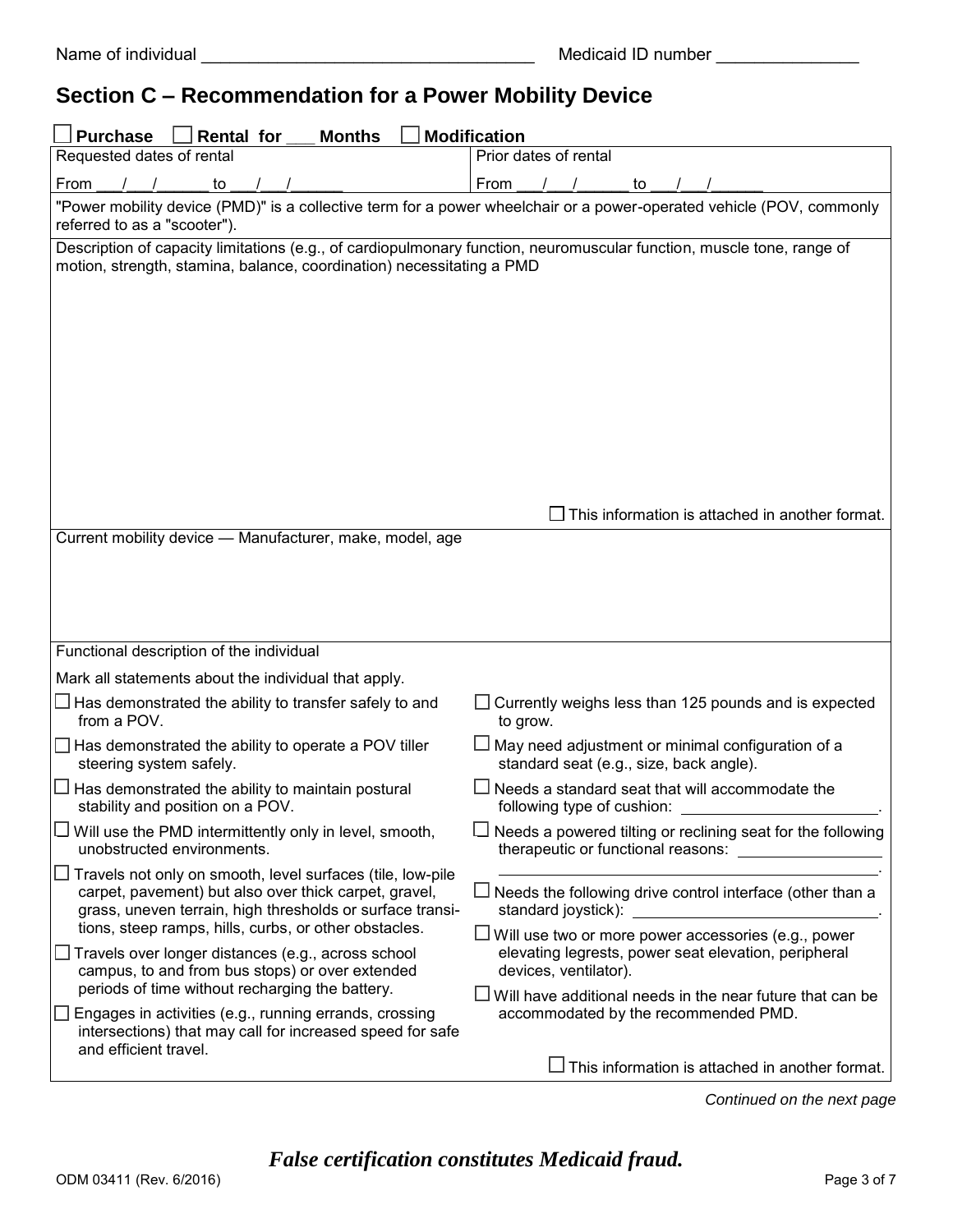#### *Section C – Recommendation for a Power Mobility Device, continued*

| Specific item recommended                                             |                                                                                                                            |                                                 |
|-----------------------------------------------------------------------|----------------------------------------------------------------------------------------------------------------------------|-------------------------------------------------|
|                                                                       | [Parts and accessories not included in the basic equipment package should be listed in Section D.]                         |                                                 |
|                                                                       | Suggested format: Quantity; HCPCS code; manufacturer; model; description; condition (new, used)                            |                                                 |
|                                                                       |                                                                                                                            |                                                 |
|                                                                       |                                                                                                                            |                                                 |
|                                                                       |                                                                                                                            |                                                 |
|                                                                       |                                                                                                                            |                                                 |
|                                                                       |                                                                                                                            |                                                 |
|                                                                       |                                                                                                                            |                                                 |
|                                                                       |                                                                                                                            |                                                 |
|                                                                       |                                                                                                                            |                                                 |
|                                                                       |                                                                                                                            |                                                 |
|                                                                       |                                                                                                                            |                                                 |
|                                                                       |                                                                                                                            |                                                 |
|                                                                       |                                                                                                                            |                                                 |
|                                                                       |                                                                                                                            |                                                 |
|                                                                       |                                                                                                                            |                                                 |
|                                                                       |                                                                                                                            |                                                 |
|                                                                       |                                                                                                                            |                                                 |
| Warranty period                                                       |                                                                                                                            |                                                 |
|                                                                       |                                                                                                                            |                                                 |
|                                                                       |                                                                                                                            | This information is attached in another format. |
|                                                                       |                                                                                                                            |                                                 |
|                                                                       | Explanation, if appropriate, of why a PMD with a different group classification (e.g., group 2 power wheelchair instead of |                                                 |
|                                                                       | group 3 power wheelchair) would not be sufficient to meet the individual's needs                                           |                                                 |
|                                                                       |                                                                                                                            |                                                 |
|                                                                       |                                                                                                                            |                                                 |
|                                                                       |                                                                                                                            |                                                 |
|                                                                       |                                                                                                                            |                                                 |
|                                                                       |                                                                                                                            |                                                 |
|                                                                       |                                                                                                                            |                                                 |
| Other comments                                                        |                                                                                                                            |                                                 |
|                                                                       |                                                                                                                            |                                                 |
|                                                                       |                                                                                                                            |                                                 |
|                                                                       |                                                                                                                            |                                                 |
|                                                                       |                                                                                                                            |                                                 |
|                                                                       |                                                                                                                            |                                                 |
|                                                                       |                                                                                                                            |                                                 |
|                                                                       |                                                                                                                            |                                                 |
| I certify that the following statements are true:                     |                                                                                                                            |                                                 |
|                                                                       |                                                                                                                            |                                                 |
|                                                                       | A PMD will provide a level of functionality for this individual that cannot be achieved with a manual wheelchair.          |                                                 |
|                                                                       | The individual (or an assistant) has sufficient capabilities to take proper care of and to operate the recommended         |                                                 |
| PMD safely in typical environments.                                   |                                                                                                                            |                                                 |
|                                                                       | The individual's place of residence is (or will be) accessible; the individual will be able to use the PMD without         |                                                 |
|                                                                       | assistance to enter and leave the residence, the main living area, the kitchen and dining area, the individual's           |                                                 |
|                                                                       | bedroom (or the room with the individual's bed), and a bathroom. The place of residence has adequate                       |                                                 |
|                                                                       | electrical service. The PMD can be transported when necessary and stored so that it is protected from the                  |                                                 |
|                                                                       |                                                                                                                            |                                                 |
| elements.                                                             |                                                                                                                            |                                                 |
| Signature of evaluator/prescriber                                     | Date of evaluation                                                                                                         | Date of signature (if different)                |
|                                                                       |                                                                                                                            |                                                 |
|                                                                       |                                                                                                                            |                                                 |
|                                                                       |                                                                                                                            |                                                 |
| <b>Statement of Medical Necessity</b>                                 |                                                                                                                            |                                                 |
| I certify that the following statements are true for this individual: |                                                                                                                            |                                                 |

| i ceniny that the following statements are that for this individual.                                           |            |                   |  |  |
|----------------------------------------------------------------------------------------------------------------|------------|-------------------|--|--|
| Ambulation is not possible, takes inordinate physical effort, or causes considerable physical discomfort.      |            |                   |  |  |
| The recommended wheelchair, part, or accessory is suited to the purposes and daily routines of the individual. |            |                   |  |  |
| Signature of prescriber                                                                                        | <b>NPI</b> | Date of signature |  |  |
|                                                                                                                |            |                   |  |  |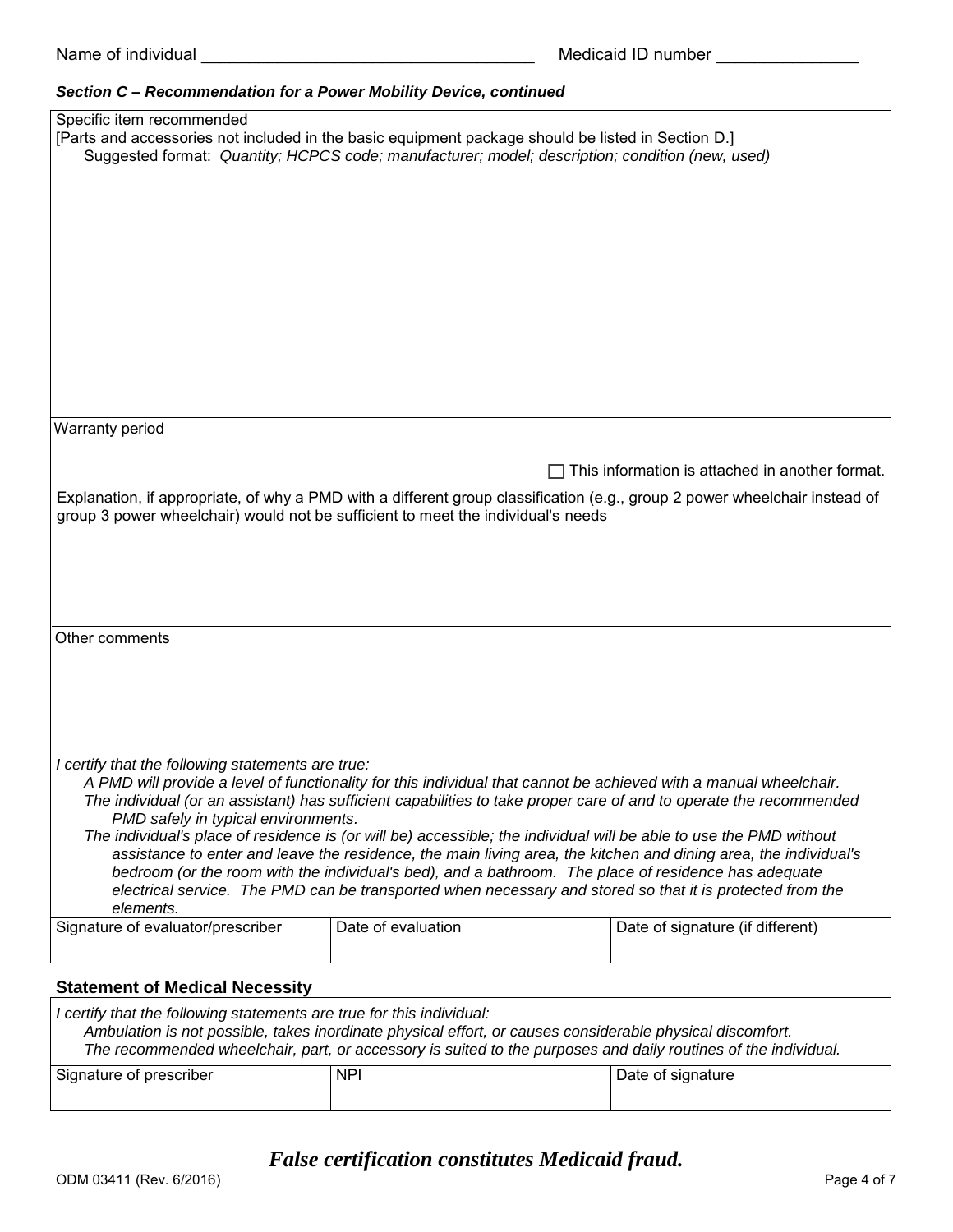# **Section D – Parts and Accessories Not Included in the Basic Equipment Package**

| Specific item recommended                                                             |                                                                                                                                                                                                                                                 |
|---------------------------------------------------------------------------------------|-------------------------------------------------------------------------------------------------------------------------------------------------------------------------------------------------------------------------------------------------|
|                                                                                       | Suggested format: Quantity; HCPCS code; manufacturer; model; description; condition (new, used); interrelationship<br>(if any) with other parts and accessories; explanation of why the item is necessary for this particular individual or why |
| the frequency limit is exceeded                                                       |                                                                                                                                                                                                                                                 |
|                                                                                       |                                                                                                                                                                                                                                                 |
|                                                                                       |                                                                                                                                                                                                                                                 |
|                                                                                       |                                                                                                                                                                                                                                                 |
|                                                                                       |                                                                                                                                                                                                                                                 |
|                                                                                       |                                                                                                                                                                                                                                                 |
|                                                                                       |                                                                                                                                                                                                                                                 |
|                                                                                       |                                                                                                                                                                                                                                                 |
|                                                                                       |                                                                                                                                                                                                                                                 |
|                                                                                       |                                                                                                                                                                                                                                                 |
| <b>Warranty period</b>                                                                |                                                                                                                                                                                                                                                 |
|                                                                                       |                                                                                                                                                                                                                                                 |
| Usual and customary charge for each "miscellaneous" or "not otherwise specified" item | $\Box$ This information is attached in another format.                                                                                                                                                                                          |
|                                                                                       |                                                                                                                                                                                                                                                 |
|                                                                                       |                                                                                                                                                                                                                                                 |
|                                                                                       |                                                                                                                                                                                                                                                 |
|                                                                                       |                                                                                                                                                                                                                                                 |
|                                                                                       |                                                                                                                                                                                                                                                 |
| Other comments                                                                        |                                                                                                                                                                                                                                                 |
|                                                                                       |                                                                                                                                                                                                                                                 |
|                                                                                       |                                                                                                                                                                                                                                                 |
|                                                                                       |                                                                                                                                                                                                                                                 |
|                                                                                       |                                                                                                                                                                                                                                                 |
| Signature of evaluator/prescriber                                                     | Date of signature                                                                                                                                                                                                                               |
|                                                                                       |                                                                                                                                                                                                                                                 |
| <b>Statement of Medical Necessity</b>                                                 |                                                                                                                                                                                                                                                 |

| I certify that the following statements are true for this individual:                                          |            |                   |  |
|----------------------------------------------------------------------------------------------------------------|------------|-------------------|--|
| Ambulation is not possible, takes inordinate physical effort, or causes considerable physical discomfort.      |            |                   |  |
| The recommended wheelchair, part, or accessory is suited to the purposes and daily routines of the individual. |            |                   |  |
| Signature of prescriber                                                                                        | <b>NPI</b> | Date of signature |  |
|                                                                                                                |            |                   |  |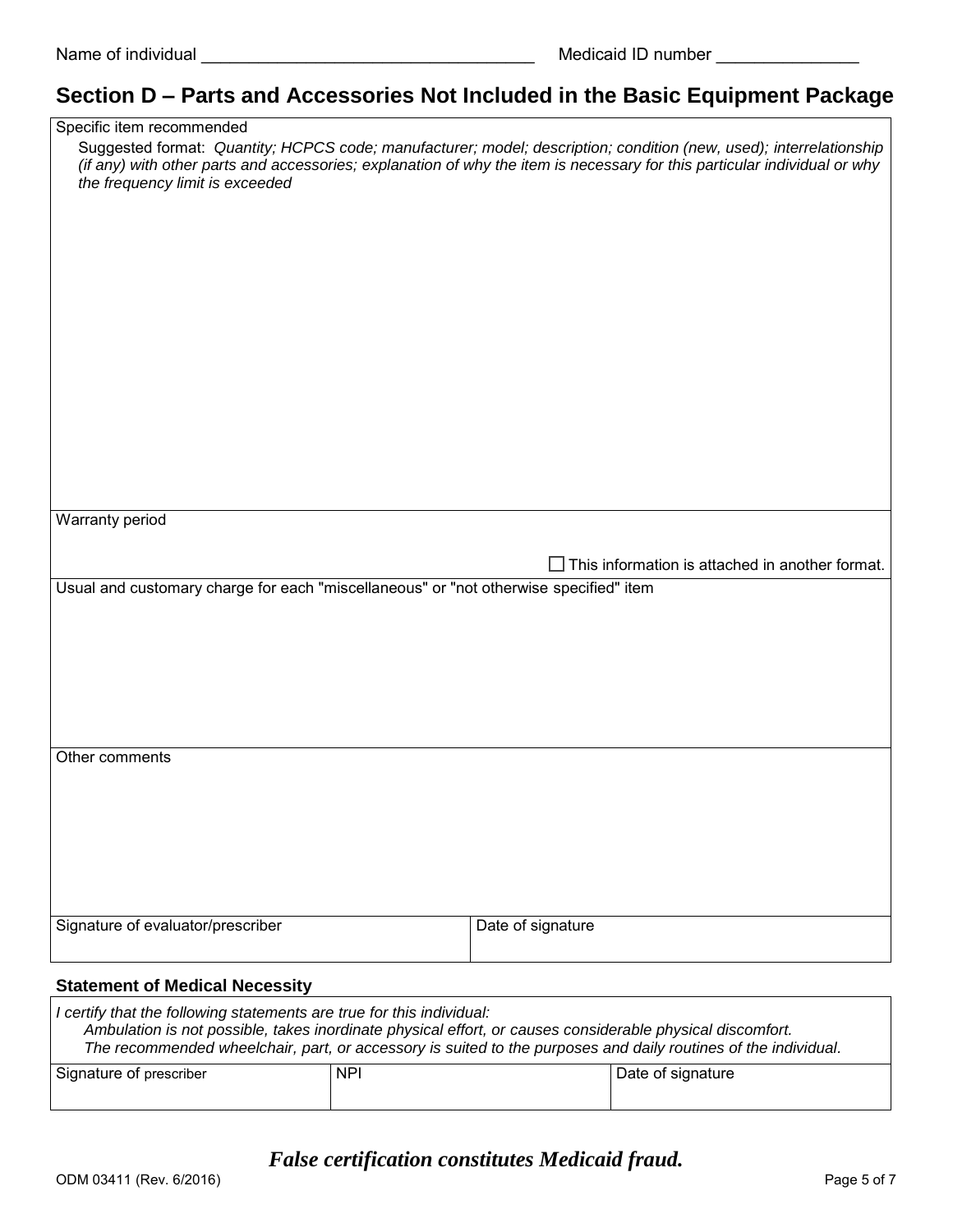## **Section E – Custom Seating**

| Problems necessitating a custom seating system                                                                           |                             |                                         |                                                        |
|--------------------------------------------------------------------------------------------------------------------------|-----------------------------|-----------------------------------------|--------------------------------------------------------|
| Mark all areas that apply.                                                                                               |                             |                                         |                                                        |
| 1. Sitting posture/balance                                                                                               |                             | 7. Other skeletal structure             |                                                        |
| 2. Head position                                                                                                         |                             | 8. Muscle tone                          |                                                        |
| 3. Shoulder/scapula position                                                                                             |                             |                                         | Score (e.g., on the Modified Ashworth Scale):          |
| 4. Spinal curvature                                                                                                      |                             | 9. Range of motion                      |                                                        |
| $\vert$ < 20 $^{\circ}$ $\Box$ 20 $^{\circ}$ –70 $^{\circ}$<br>Scoliosis: [                                              | $\Box$ > 70 $^{\circ}$      | 10. Upper extremity function            |                                                        |
| ∫Fixed<br>Flexible                                                                                                       |                             | 11. Lower extremity function            |                                                        |
| $< 20^{\circ}$<br>Lordosis:<br>Flexible<br>$\Box$ Fixed                                                                  | $\Box$ 20°–70° $\Box$ > 70° |                                         | 12. Skin condition/integrity (e.g., susceptibility to  |
| $< 20^\circ$ 20° −70° $\Box$ > 70°<br>Kyphosis                                                                           |                             | decubitus ulcers)                       |                                                        |
| $\Box$ Flexible<br>$\Box$ Fixed                                                                                          |                             | $\Box$ 13. Sensation                    |                                                        |
| 5. Pelvic displacement                                                                                                   |                             | $\Box$ 14. Ability to shift body weight |                                                        |
| Sagittal tilt: Direction _____________ Degree _____                                                                      |                             | $\Box$ 15. Bowel or bladder function    |                                                        |
| Lateral tilt: Direction <u>Degree</u> Degree <u>Degree</u> 16. Other consideration ____                                  |                             |                                         |                                                        |
| Rotation:<br><b>Direction</b>                                                                                            | Degree                      |                                         |                                                        |
| 6. Leg/hip/knee/foot position (e.g., dislocation,<br>contracture)                                                        |                             |                                         |                                                        |
| Explanation of the problem, how a custom seating system will address it, and why the individual's needs (e.g., for       |                             |                                         |                                                        |
| prolonged sitting, postural support, or pressure reduction) cannot be met adequately with a standard seat, prefabricated |                             |                                         |                                                        |
| seat cushion, removable positioning accessory or combination of accessories, spinal orthosis, or other device            |                             |                                         |                                                        |
|                                                                                                                          |                             |                                         |                                                        |
|                                                                                                                          |                             |                                         |                                                        |
|                                                                                                                          |                             |                                         |                                                        |
|                                                                                                                          |                             |                                         |                                                        |
|                                                                                                                          |                             |                                         | J This information is attached in another format.      |
| If the individual currently has a spinal orthosis, explanation of why both a spinal orthosis and a seating system are    |                             |                                         |                                                        |
| required                                                                                                                 |                             |                                         |                                                        |
|                                                                                                                          |                             |                                         |                                                        |
| Full description of the recommended custom seating system, including fabrication or construction method                  |                             |                                         |                                                        |
|                                                                                                                          |                             |                                         |                                                        |
|                                                                                                                          |                             |                                         |                                                        |
|                                                                                                                          |                             |                                         |                                                        |
|                                                                                                                          |                             |                                         | This information is attached in another format.        |
| Signature of evaluator/prescriber                                                                                        | Date of evaluation          |                                         | Date of signature (if different)                       |
|                                                                                                                          |                             |                                         |                                                        |
| Technical specification of the recommended custom seating system, including relevant HCPCS codes and estimated           |                             |                                         |                                                        |
| cost                                                                                                                     |                             |                                         |                                                        |
|                                                                                                                          |                             |                                         |                                                        |
|                                                                                                                          |                             |                                         | $\Box$ This information is attached in another format. |
| Name of provider representative                                                                                          | Signature                   |                                         | Date of signature                                      |
|                                                                                                                          |                             |                                         |                                                        |
|                                                                                                                          |                             |                                         |                                                        |
| <b>Statement of Medical Necessity</b>                                                                                    |                             |                                         |                                                        |

| I certify that the following statements are true for this individual:                                          |  |
|----------------------------------------------------------------------------------------------------------------|--|
| Ambulation is not possible, takes inordinate physical effort, or causes considerable physical discomfort.      |  |
| The recommended wheelchair, part, or accessory is suited to the purposes and daily routines of the individual. |  |

| Signature of prescriber | <b>NPI</b> | Date of signature |
|-------------------------|------------|-------------------|
|                         |            |                   |